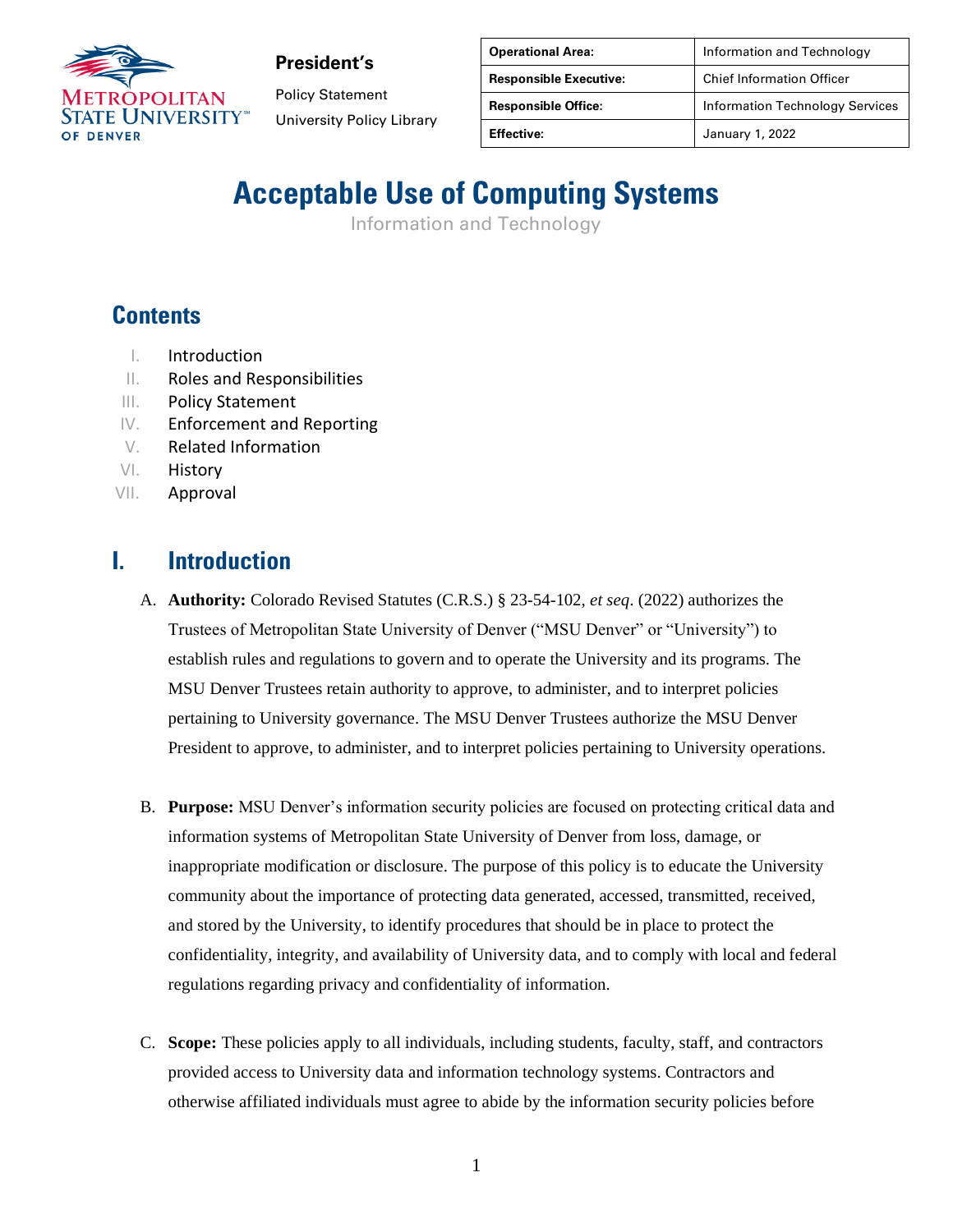

Policy Statement University Policy Library

| <b>Operational Area:</b>      | Information and Technology             |
|-------------------------------|----------------------------------------|
| <b>Responsible Executive:</b> | <b>Chief Information Officer</b>       |
| <b>Responsible Office:</b>    | <b>Information Technology Services</b> |
| <b>Effective:</b>             | January 1, 2022                        |

# **Acceptable Use of Computing Systems**

Information and Technology

accessing university systems and data. Role-based policies and procedures that apply to specific groups of users will be provided when applicable, in accordance with functional requirements and data classification.

### **II. Roles and Responsibilities**

- A. **Responsible Executive:** Chief Information Officer
- B. **Responsible Administrator:** Chief Information Security Officer
- C. **Responsible Office:** Information Technology Services
- D. **Policy Contact:** IT Services, msudenver.edu/technology, 303-352-7548

#### **III. Policy Statement**

The purpose of this policy is to ensure that all users of MSU Denver computing systems utilize these resources in a manner that supports the mission of the University and in a manner that protects these resources and their associated data from inappropriate access, usage, or other harm. All faculty, staff, students, contractors, and other users of University-owned and maintained computer equipment and network resources must follow acceptable use policies.

- A. **Acceptable Use Standards.** Users of MSU Denver computing systems must apply standards of normal academic and professional ethics while utilizing computing systems resources. These standards are found in the Student Code of Conduct, Faculty Handbook, and Staff Handbook.
- B. **Identification and Authentication.** Users of MSU Denver computing systems must utilize user IDs or other unique user identification when accessing computer and/or network resources. Individuals must not knowingly access systems using another person's account credentials, and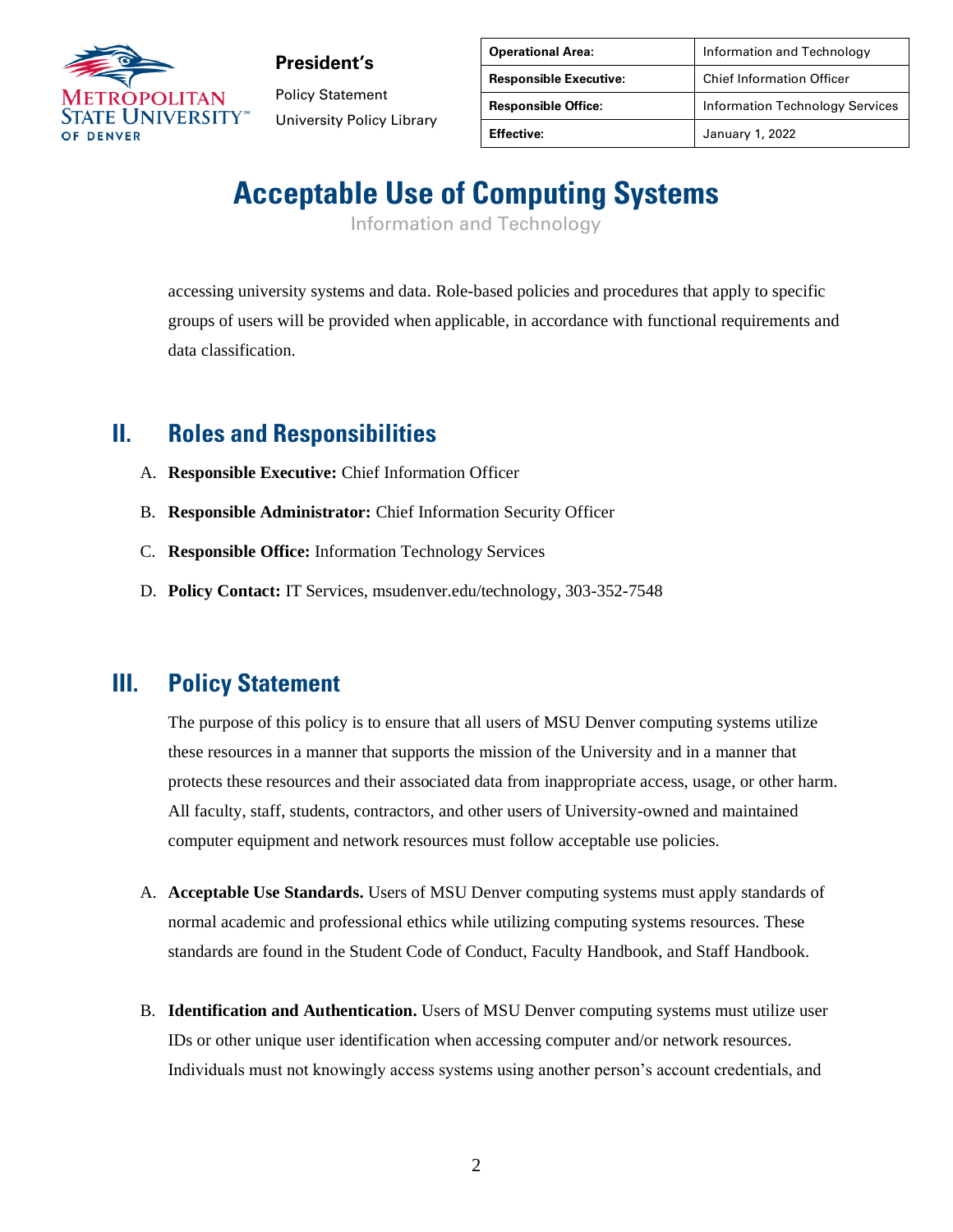

**President's** Policy Statement University Policy Library

| <b>Operational Area:</b>      | Information and Technology             |
|-------------------------------|----------------------------------------|
| <b>Responsible Executive:</b> | <b>Chief Information Officer</b>       |
| <b>Responsible Office:</b>    | <b>Information Technology Services</b> |
| <b>Effective:</b>             | January 1, 2022                        |

# **Acceptable Use of Computing Systems**

Information and Technology

users must not share or allow others to use their account credentials. Users should take reasonable precautions to protect their identity, passwords, and access to University computing systems.

- C. **Personal Use.** MSU Denver computer systems may be accessed for incidental personal use, provided that such use does not result in noticeable impacts to system performance, incremental costs, or negatively impact performance of employee duties. Any personal use must not violate University policies and must not violate applicable laws and regulations. Unauthorized use of University computing systems for personal profit is prohibited.
- D. **Intellectual Property and Copyright.** Users of MSU Denver computing systems may only use legally licensed and obtained software in compliance with University policies and applicable copyright and intellectual property laws. MSU Denver is a member of EDUCAUSE, and users are expected to adhere to the Code of Software and Intellectual Rights which states:

Respect for intellectual labor and creativity is vital to academic discourse and enterprise. This principle applies to works of all authors and publishers in all media. It encompasses respect for the right to acknowledgement, right to privacy, and right to determine the form, manner, and terms of publication and distribution. Because electronic information is easily reproduced, respect for the work and personal expression of others is especially critical in computer environments. Violations of authorial integrity, including plagiarism, invasion of privacy, unauthorized access, and trade secret and copyright violations, may be grounds for sanctions against members of the academic community. (See: "Using Software: A Guide to the Legal and Ethical Use of Software for Members of the Academic Community," Educom/ITAA)

E. **Privacy.** Computer users must respect the privacy of others by refraining from inspecting, disclosing, or modifying data without the consent of the individual or individuals involved, except as permitted as part of their employment, and then only to the extent necessary for employment. University employees and others may not seek out, examine, use, modify, or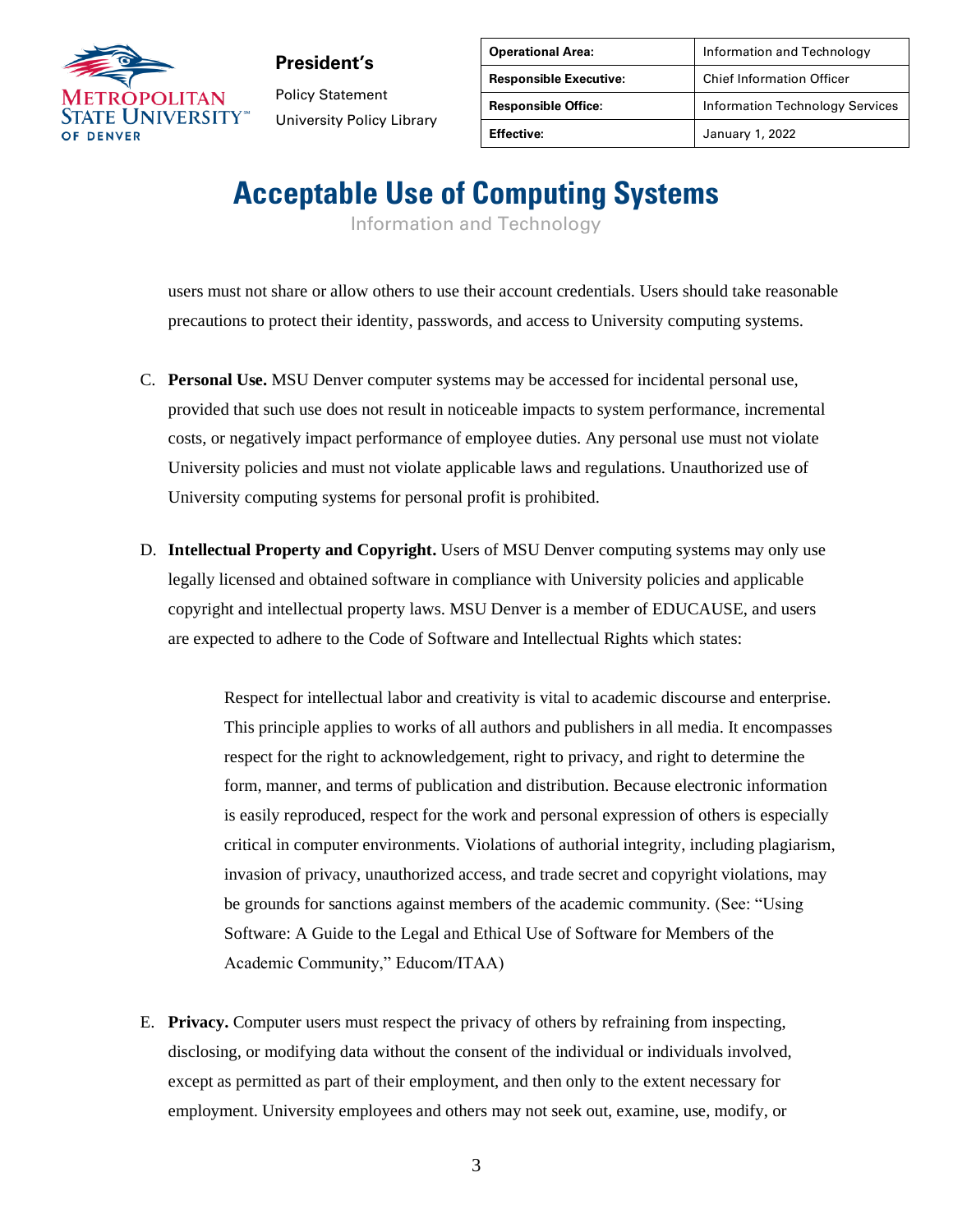

Policy Statement University Policy Library

| <b>Operational Area:</b>      | Information and Technology             |
|-------------------------------|----------------------------------------|
| <b>Responsible Executive:</b> | <b>Chief Information Officer</b>       |
| <b>Responsible Office:</b>    | <b>Information Technology Services</b> |
| <b>Effective:</b>             | January 1, 2022                        |

# **Acceptable Use of Computing Systems**

Information and Technology

disclose, without authorization, personal or confidential information which they need not access as part of their job function. Employees must take necessary precautions to protect the confidentiality of personal or confidential information encountered in the performance of their duties or otherwise.

F. **False Identity.** University users of email or other electronic communications shall not employ a false identity, nor may e-mail be sent anonymously with the intent to deceive.

#### G. **Interference.**

- 1. University computing services shall not be used for purposes that cause, or could reasonably be expected to cause, directly or indirectly, excessive strain on any computing facilities or unwarranted/unsolicited interference with others' use of Computing Systems and Services.
- 2. This provision explicitly prohibits the posting of unsolicited electronic mail to lists of individuals, and the inclusion on electronic mail lists of individuals who have not requested membership on the lists.
- 3. Students may be required to accept membership in an electronic mailing list for a class in which they are registered or for the purpose of official communications between authorized University personnel and an identified group of students.
- 4. Faculty and staff may be required to accept membership in an electronic mailing list for the purpose of official University communications.
- 5. The University may take action to protect computer users from interference. Information Technology Services (ITS) or someone designated by the Chief Information Officer (CIO) or the Chief Information Security Officer (CISO) may authorize the termination of connections with internal or external systems or services whose users interfere with the operation of University computing facilities.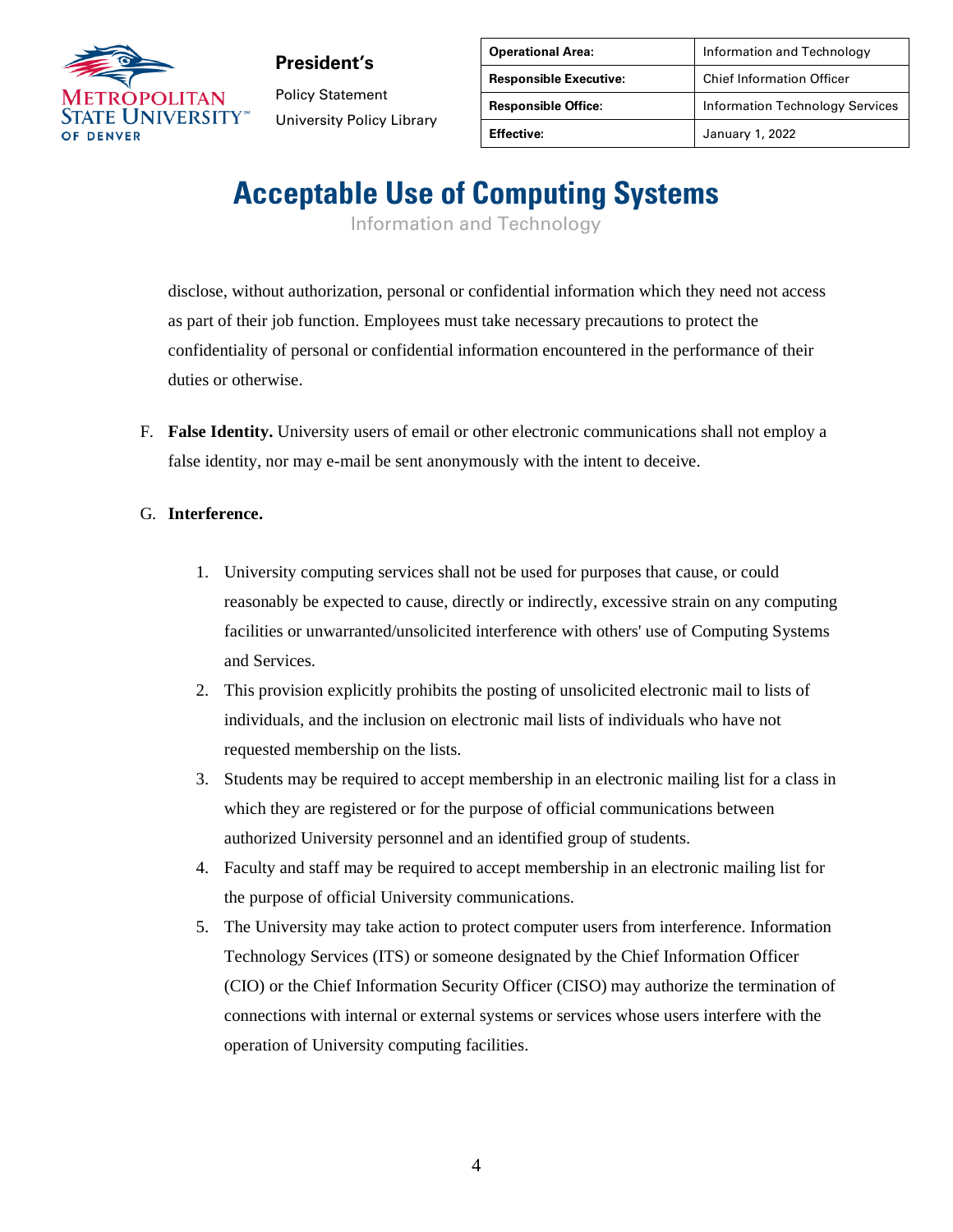

**President's** Policy Statement University Policy Library

| <b>Operational Area:</b>      | Information and Technology             |
|-------------------------------|----------------------------------------|
| <b>Responsible Executive:</b> | <b>Chief Information Officer</b>       |
| <b>Responsible Office:</b>    | <b>Information Technology Services</b> |
| <b>Effective:</b>             | January 1, 2022                        |

# **Acceptable Use of Computing Systems**

Information and Technology

- H. **Obscenity and Harassment.** University Computing Systems and Services may not be used in a manner that would violate University policies on sexual harassment and equal opportunity. Links to the Student Code of Conduct, Faculty Handbook, Staff Handbook, and the Classified Employee Handbook are provided below.
- I. **Enforcement.** Computer and network activity are monitored by automated systems and by authorized individuals for purposes of maintaining system performance and security. Files, logs, and systems will be scanned in response to system security alerts for the purpose of identifying, evaluating and investigating risks from potential malware or compromise of systems and accounts. All data, programs, and files placed on or contained in the University computer systems are subject to the University's copyright, patent, and privacy policies. Additional rules may be in effect at specific computer facilities at the discretion of the directors of those facilities.
- J. **Exceptions:** Adherence to Information Security Policies is mandatory and may be based on State or Federal statute, contract language, or information security standards. These policies are not intended to unreasonably interfere with system utilization. Individuals should contact the IT Services Help Desk to report security risks, violations of policy, or to make requests for exceptions or amendments to the policies. The Chief Information Security Officer (CISO) and other IT Services staff will respond to all reported security issues and will work with the policy subcommittee to allow for development of appropriate updates to policies. Violations of these policies may result in fitting administrative action up to and including revocation of system privileges, employee termination, or student expulsion.

#### K. **Sanctions.**

1. Violation of University policies governing the use of University computing services may result in restriction or termination of access to University information technology resources. In addition, disciplinary action may be applicable under other University policies, guidelines, procedures, or collective bargaining agreements, up to and including dismissal.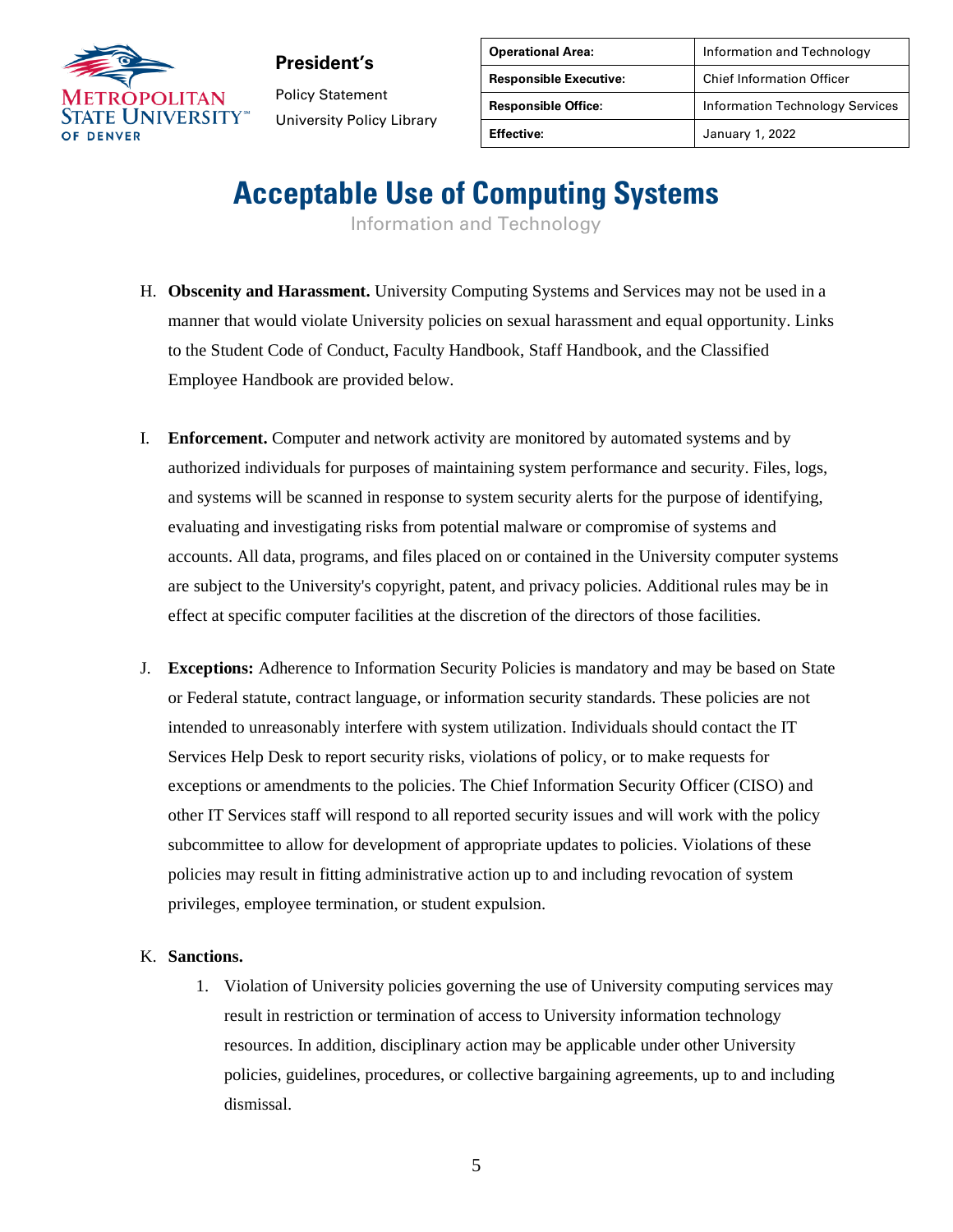

**President's** Policy Statement University Policy Library

| <b>Operational Area:</b>      | Information and Technology             |
|-------------------------------|----------------------------------------|
| <b>Responsible Executive:</b> | <b>Chief Information Officer</b>       |
| <b>Responsible Office:</b>    | <b>Information Technology Services</b> |
| <b>Effective:</b>             | January 1, 2022                        |

# **Acceptable Use of Computing Systems**

Information and Technology

- 2. In instances when individuals are suspected of abuse of computer usage, the contents of user files may also be inspected upon the approval of the Office of General Counsel, in addition to one or more of the following offices: Human Resources, Equal Opportunity, or the Dean of Students. Any such monitoring or inspection must be formally requested and approved through IT Services HelpDesk tickets to ensure that the request and any related activities are appropriately documented.
- 3. At the discretion of the manager of the computer system or service in question, or designee, in collaboration with the appropriate authority, computer use privileges may be temporarily or permanently revoked pending the outcome of an investigation of misuse or finding of violation of this policy. When practical and appropriate, notice will be given in advance of revocation.

#### **IV. Enforcement and Reporting**

Adherence to MSU Denver information-security policies is mandatory and may be based on state or federal statute, contract language, or information-security standards. These policies are not intended to unreasonably interfere with system utilization. Individuals should contact the IT Service Desk to report security risks, violations of policy, or to make requests for exceptions or amendments to the policies. The Chief Information Security Officer (CISO) and other IT Services staff will respond to all reported security issues and will work with the policy subcommittee to allow for development of appropriate updates to policies. Violations of these policies may result in fitting administrative action up to and including revocation of system privileges, employee termination, or student expulsion.

#### **V. Related Information**

- A. Equal Opportunity Office Policies and Procedures
- B. Faculty Handbook
- C. Staff Handbook
- D. Classified Employee Handbook <https://dhr.colorado.gov/state-employees/employee-resources>